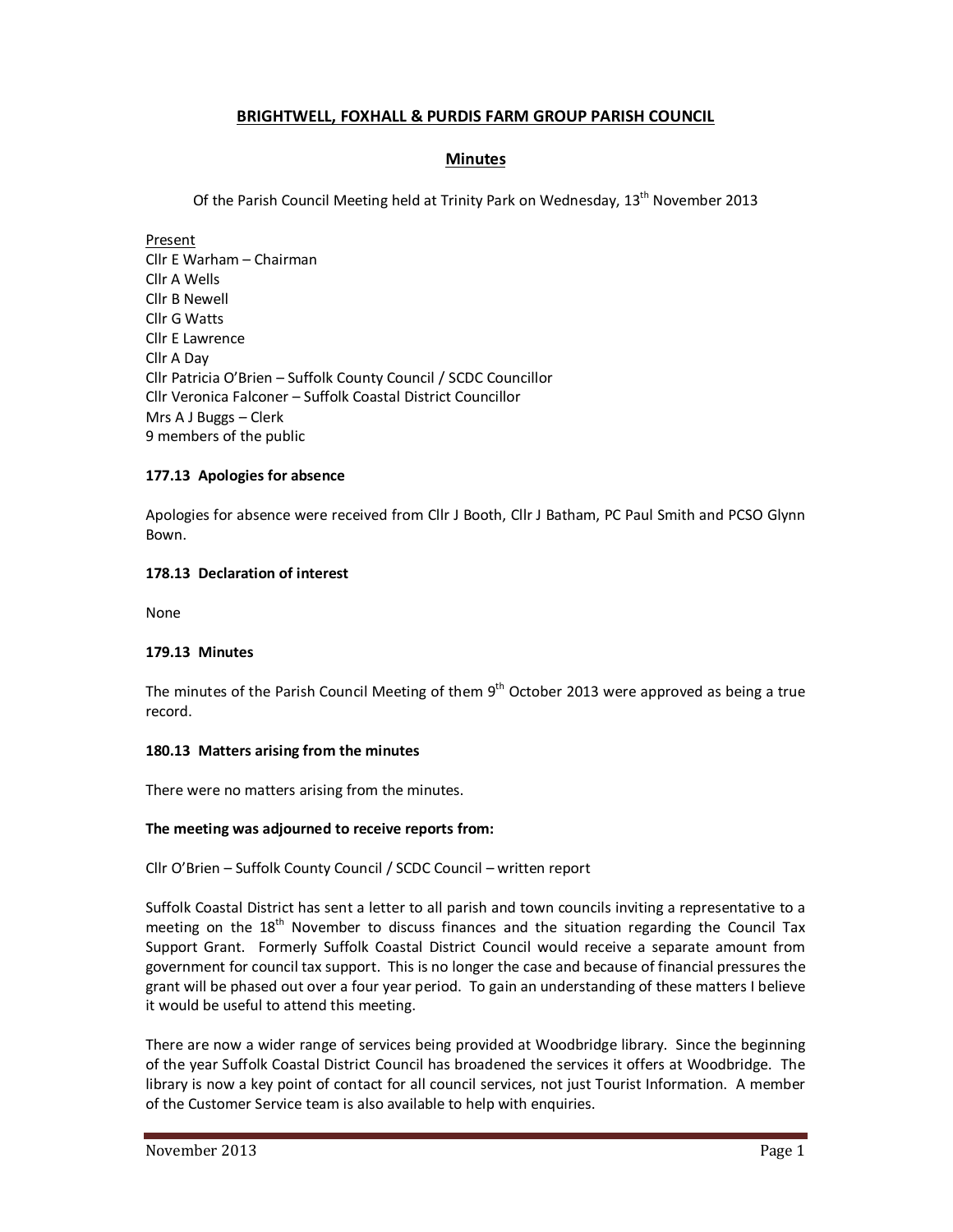As Suffolk County Council Deputy Portfolio Holder for Public Protection I spoke at the launching of the Stop the Loan Sharks Project in Lowestoft. Loan sharks prey on the most vulnerable in society, causing unimaginable stress and often physical harm. The campaign focuses on prevention by raising awareness, providing advice and support and importantly in championing legitimate credit agencies, including credit units.

Cllr V Falconer – Suffolk Coastal District Council – written report

The weeks are flying by and in another 6 weeks it will be Christmas. The last month has seen busy district council wise for me with a rise in the number of constituent queries.

A couple of weeks ago the fourth Quality of Place Awards took place in the Council Chamber. It was a very interesting evening with award presented to those involved in seven outstanding projects which were judged on quality of design, detailing, quality workmanship, materials and sustainability.

| <b>Categories</b>                  | Winners                                                       |
|------------------------------------|---------------------------------------------------------------|
| Design - New Build Non Residential | <b>Brass Plaque and Certificate</b>                           |
| Design - New Build Residential     | The Red House in Aldeburgh                                    |
|                                    | Walk Farm Barn Westleton                                      |
|                                    | <b>Highly Commended Certificate</b><br>Rivercote Woodbridge   |
| Design – Extension and Conversion  | Bethesda Baptist Church Felixstowe<br>Fludyer Arms Felixstowe |
| <b>Building Conservation</b>       | <b>Brass Plaque and Certificate</b><br>Darsham House Darsham  |
|                                    | <b>Highly Commended Certificate</b>                           |
|                                    | 1928 House in Aldeburgh                                       |

The winners – Owners, Architects, Builders, etc. were delighted. You should be able to see their work on www.suffolkcoastal.gov.uk/yourdistrict/planning/policy/qualityofplace/.

### Police and Crime Commissioner

Tim Passmore PCC and Douglas Paxton Chief Constable have been holding several public meetings explaining their roles and listening to what the public views are, along with explaining efficiencies re running costs, solving crime, responding to emergencies, collaborative work etc. Tim Passmore mentioned that the Response Hub scheme is not working and the Woodbridge office is going to be sold. I attended the Felixstowe meeting along with Parish councillors from some of the villages in this Ward. Most questions asked referred to the problems of anti-social behaviour (ASB) in the Bent Hill area at night. Two teams are now dealing with the problem of rural crime and there are plans to increase the Police Force.

### IT Planning Database

I am getting to grips with the new database – should anyone need any help please contact me and I will be happy to help you. The one thing that is helpful is that one can view all the documents;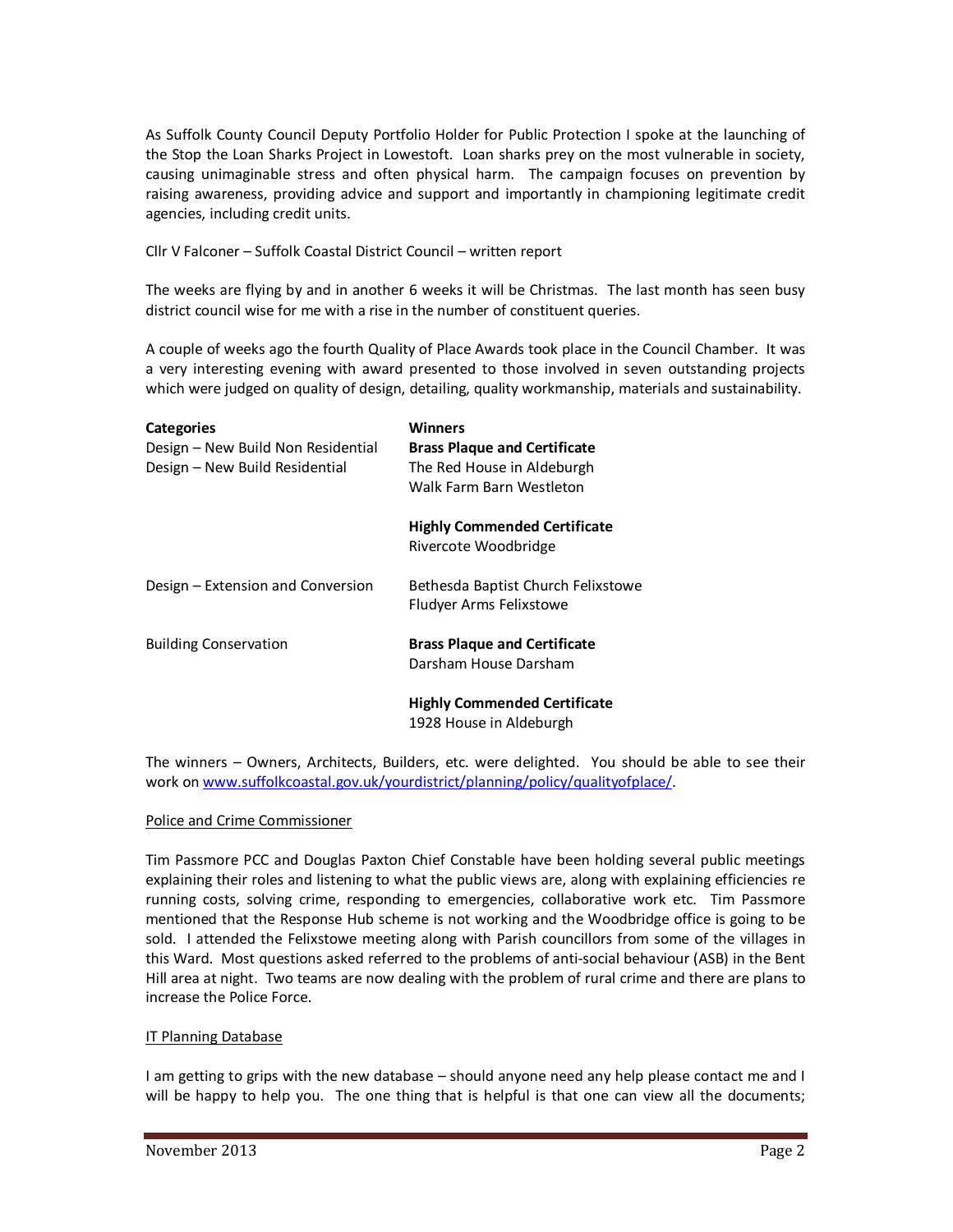design and access, letters from Parish Clerks etc without having to go into the offices in Melton or ask the Parish Clerk to let you have the Planning Application files. This is a big saving time wise.

### Coastline

The November edition of this has been sent out to all householders. It confirms some of the things I have highlighted in the past and there is more in depth information on where the money goes; car parking, applying for grants, etc.

Suffolk Police – SNT Co-ordinator PC Paul Smith – written report

#### Crime Report for the Month of October 2013

#### Sainsburys

5 crimes of theft reported at the store and one non-crime for theft of fuel that was paid for due to a forgetful driver.

#### Purdis Farm

FE/13/1816 Criminal Damage Dwelling on the  $25<sup>th</sup>$  October between the hour of 0900 hours and 1430 hours a large patio door has been damaged on a property in Purdis Farm Lane. This crime will be finalised pending a new line of enquiry.

#### Foxhall

FE/13/1762 Burglary other building overnight on the  $15<sup>th</sup>$  October a business premise has been entered and a significant amount of money has been stolen. Also taken was a white transit style van.

FE/13/1869 Theft of motor vehicle between the dates of  $1<sup>st</sup>$  and  $4<sup>th</sup>$  November a green 4x4 vehicle was stolen from premises on Monument Farm Lane. This crime is still under investigation.

FE/13/1888 Burglary dwelling on Thursday,  $7<sup>th</sup>$  November a property in Bucklesham Road was entered by unknown means between 1145 hours and 2045 hours the following day and a significant amount of jewellery and personal belongings stolen. This crime is still under investigation.

### Brightwell

FE/13/1842 Common assault no injury on the  $29<sup>th</sup>$  October two teenage girls on their way home were involved in an altercation with a teenage boy. The teenage boy has been identified and is being spoken to regards this crime.

The Clerk reported that an email had been received from Pc Paul Smith as follows:

### Dog Micro Chipping

The Dogs Trust are promoting a huge dog micro chipping campaign in 2014 to run with the new government announcement that from the  $6<sup>th</sup>$  April 2016 all dogs will have to be micro chipped. The Dogs Trust has new roaming chipping teams who will be offering FREE micro chipping across the UK.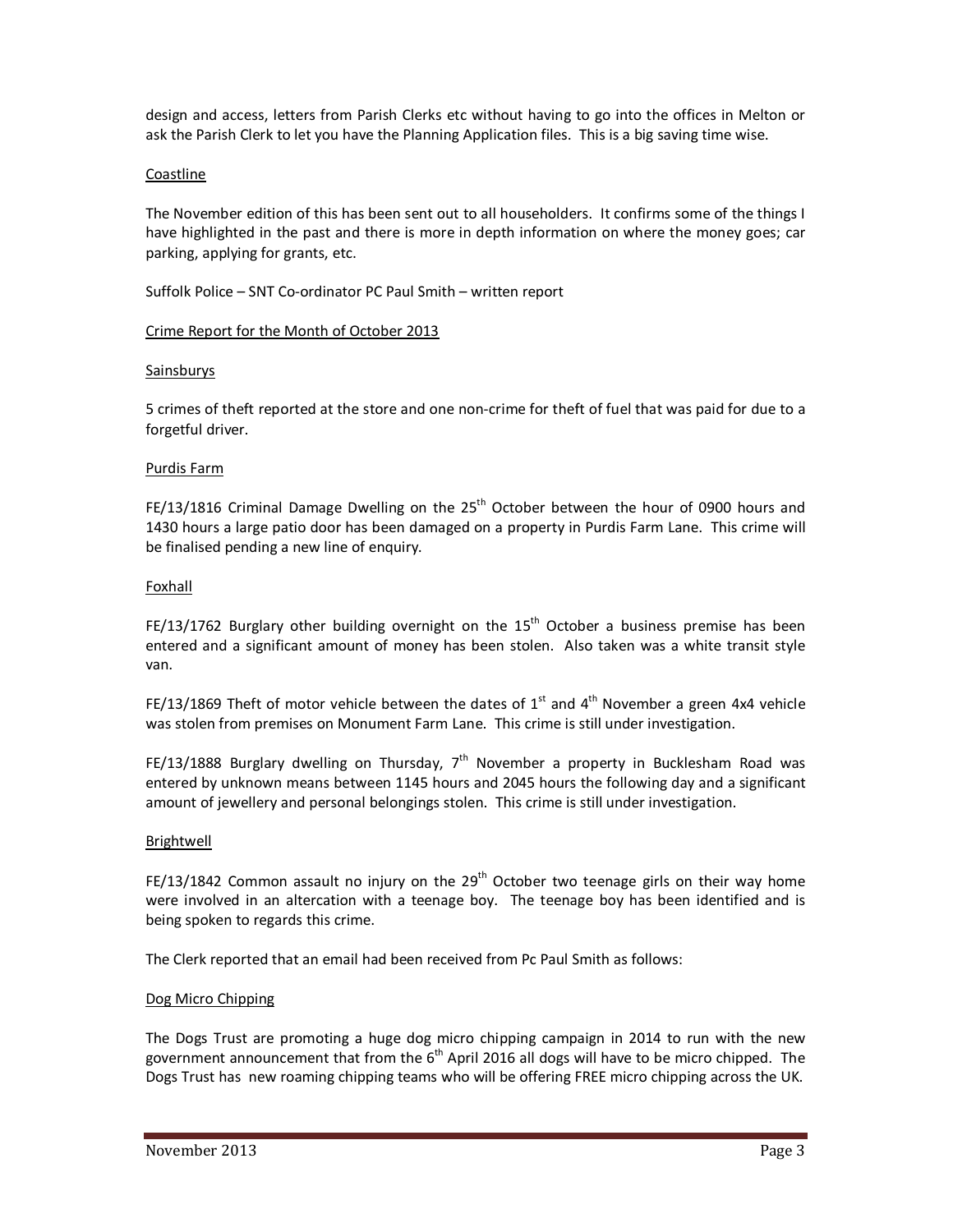Pc Smith would like to combine a "Paws on Control" event with dog micro chipping in the Purdis Farm area in the spring of 2014 and would like to use the grass area inside Gate 1. The Dogs Trust has a gazebo and the Pc Smith would provide a Police Pod for inclement weather. It was agreed that the Clerk would approach Trinity Park regarding the use of their site for the event. **Action: Clerk** 

### Community Speed Watch

Pc Smith has requested that the Parish Council provide a nominee to attend a further meeting regarding the Community Speed Watch so that details can be discussed concerning funding, location, administration, volunteers and training etc and report back to the Parish Council. It was agreed that the Clerk should contact Cllr Batham as she had expressed an interest in this initiative. **Action: Clerk**

### **The meeting was re-convened.**

# **181.13 Clerk's Report**

The Clerk's report had previously been circulated and it was agreed that some of the items should be discussed as per the agenda.

# Parish Council Meeting Dates for 2014

All meetings commence at 7.30 pm on the second Wednesday of each month except August.

8<sup>th</sup> January 2014 12<sup>th</sup> February 2014 12<sup>th</sup> March 2014 9<sup>th</sup> April 2014  $14<sup>th</sup>$  May 2014 – Annual Parish Meeting / Annual Parish Council Meeting 11<sup>th</sup> June 2014 9<sup>th</sup> July 2014 10<sup>th</sup> September 2014 8<sup>th</sup> October 2014 12<sup>th</sup> November 2014 10<sup>th</sup> December 2014

### **Standing Orders**

Revised and updated Model Standing Orders have been received from Suffolk Association of Local Councils. The document will be circulated which shows the changes/updates recommended. Remember these are 'model' Standing Orders and do not have to be adopted in their entirety. We will be discussing the changes at the December Parish Council Meeting.

### SALC LAIS1358

### **Scrap Metal Dealers**

Local councils have long been concerned about theft of metal from village and town buildings and important infrastructure. Government has legislated in an attempt to ensure that scrap metal dealer activities do not facilitate illegitimate trade in metal, including through licensing arrangements and measures designed to prevent cash purchase of metal. Whilst this is being welcomed by some,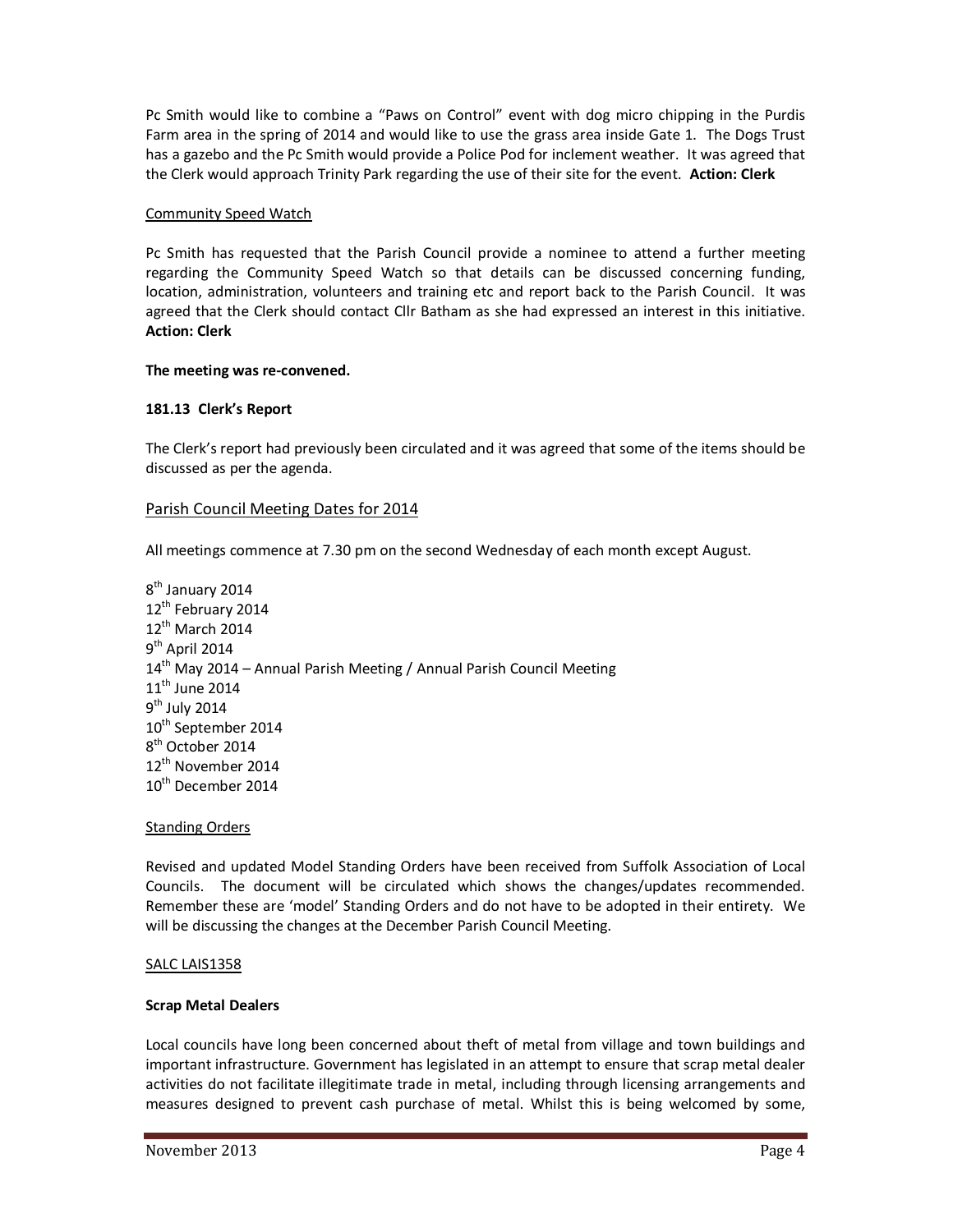reservations have also been expressed that metal theft will become harder to police as it will be driven underground. Local councils will be mindful of the cuts in public service funding which might impact on any potential for enforcement work relating to this Act.

On 2 October 2013, Government published "Scrap Metal Dealers Act 2013: Supplementary guidance". This is an important document explaining the application of an Act, the majority of the provisions of which commenced on 1 October 2013 including the requirement in section 1(1) to be authorised by a licence in order to carry on business as a scrap metal dealer.

### SALC LAIS1359

### **Sustainable Communities Act**

Town and parish councils (local councils) now benefit from a mechanism which enables proposals from local councils to improve the sustainability of their communities to be considered by Government.

The original idea of the Sustainable Communities Act 2007 was to provide an opportunity for people at grassroots level to help reverse community decline. It was introduced against a background of a national decline in small shops, banks branches, Post Offices, health facilities and other key facilities for communities. It was the result of a five-year campaign of over 100 national organisations, thousands of local organisations and tens of thousands of individuals. Local Works was the body that brought together and coordinated the drive to create and implement the Act and remains an active promoter of use of the Act.

'We want to make localism real' claimed Government when encouraging use of the Sustainable Communities Act. However, this was a difficult claim to sustain when local councils were not originally able to directly submit proposals under the Act. Government recognised the increasing role of town and parish councils in improving the conditions for local action. A consultation considered extending to local councils the right under the Act to submit proposals to the Secretary of State with a connected appeal to the 'Selector' (effectively an appeal mechanism against Government non-implementation of proposals under the Act). This right had hitherto been restricted to principal local authorities which meant that local councils could only raise their proposals with Government a) if a principal local authority had adopted the Act and b) if that principal local authority chose to adopt the proposal to take it forward. Government agreed to extend the power to local councils.

The Sustainable Communities Regulations 2012 give the Selector greater flexibility in the way proposals are considered. The National Association of Local Councils (NALC) has been given the new role of 'Parish Selector' (the Local Government Association applies for principal local authorities). Local Works have an observer role on the NALC Advisory Panel which will consider whether to resubmit any rejected proposals back to Government.

The Sustainable Communities (Parish Councils) Order 2013 came into force on 14 October 2013 with the effect that from thereon local councils are entitled to make proposals under the Act. With the wealth of challenges facing communities, not least in the context of the economy and changes to the planning system, it is foreseeable that local councils will wish to make considerable use of the opportunities presented under the Act.

Although the process for submitting proposals should be relatively simple, local councils will have to put forward compelling cases and consult comprehensively on proposals and will be hoping for clear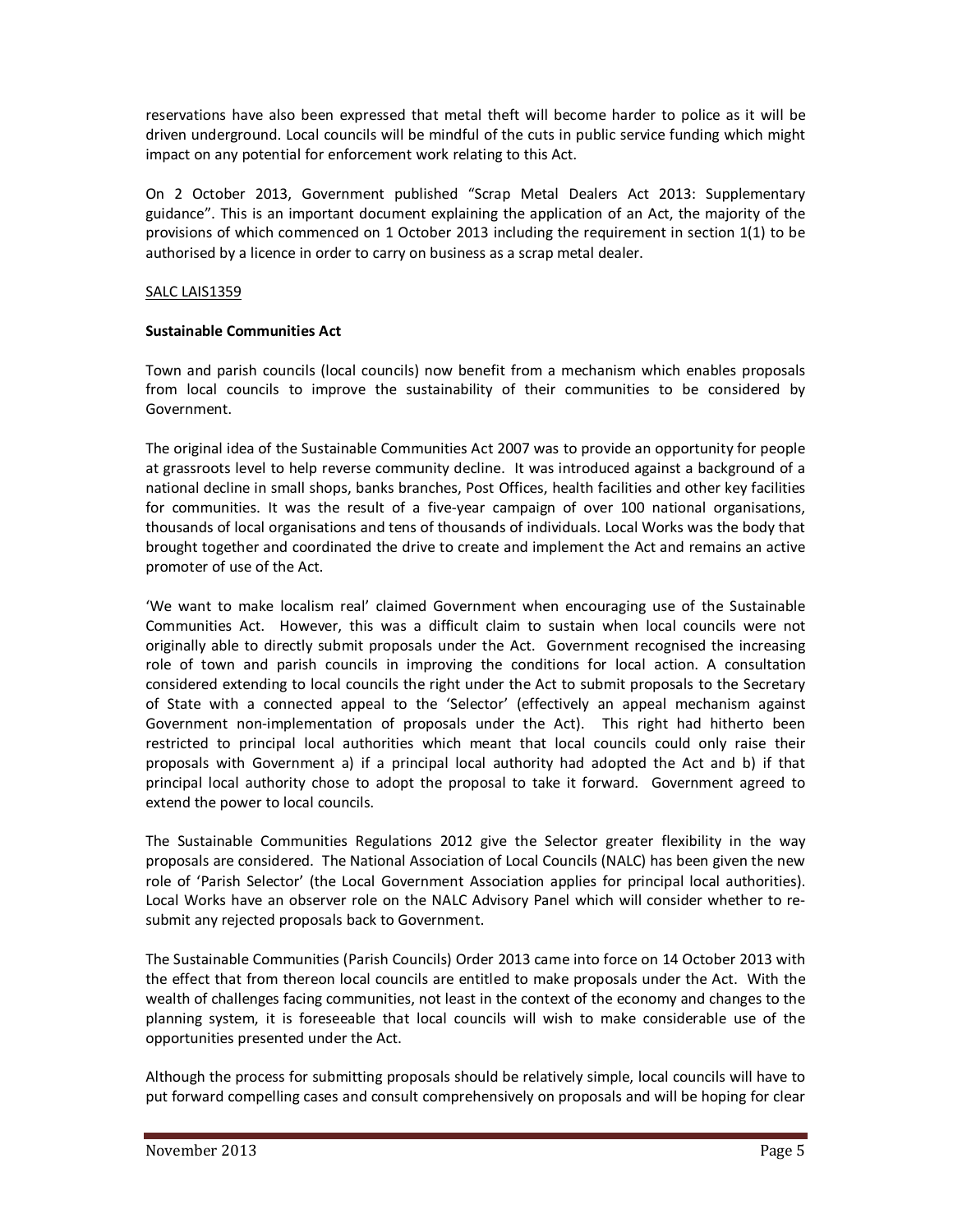guidance on the process. Once the case for a proposal has been established, a formal resolution of the council should agree the proposal. It can then be submitted via the Barrier Busting Form at http://barrierbusting.communities.gov.uk/. It is important to note that the 2013 Order does not simply extend the barrier busting process (which is open to any individuals) to local councils. What it does that is special is to force Government to try to reach agreement on the local council proposals through the Selector process in the event that Government initially reject the idea.

The Selector process is outlined at:

http://www.nalc.gov.uk/About\_NALC/SustainableCommunitiesAct2007.aspx.

However, local councils will note that, owing to NALC's official Selector role, they will need to look to their own local Association rather than NALC when putting together proposals and will be mindful of the need for some coordination to avoid duplication and help coherent proposals with an optimum chance of success emerge.

# Budget Review Meeting 18<sup>th</sup> November 2013 6.30 pm Council Chamber, Suffolk Coastal District Council

Cllr Ray Herring, Leader of Suffolk Coastal District Council has invited Suffolk Town and Parish Councils to a liaison meeting as part of their commitment to keep local councils informed and consult about the Council's Budget and Medium Term Financial Plan. With continuing financial pressures they are meeting with Town and Parish Councils in order to highlight and discuss key issues/challenges.

The format for the evening will be as follows:

- Introduction by Ray Herring
- Presentation by Homira Javadi SCDC
- Presentation by Geoff Dobson SCDC
- Presentation by Supt Phil Aves, Suffolk Police
- Summary by Ray Herring
- Questions

I will be attending to gather information particularly relating to the SCDC's financial proposals for the year 2014/2015.

# **182.13 Planning**

# Goods Operator Licence Valley Works

Cllr Wells reported that an advertisement had been placed in the East Anglian Daily Times applying for a Goods Operator Licence for Valley Works by Forklift. Cllr Wells reported that he had researched the Government website and the Parish Council cannot comment on applications only near neighbours. The Clerk reported that she had received complaints from parishioners and it was agreed that replies should be sent giving them information on the Government website. **Action: Clerk** 

# Planning Applications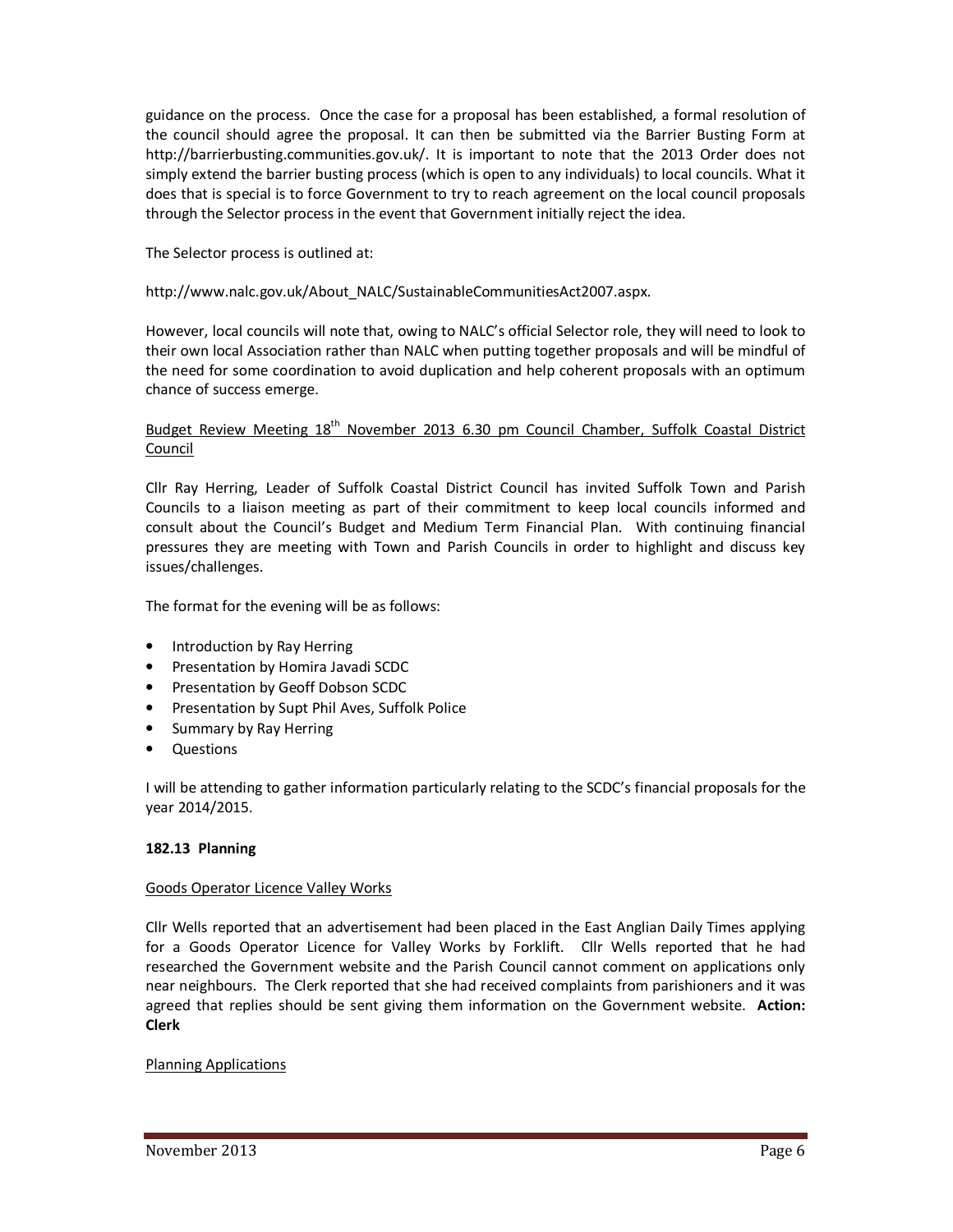DC/13/3145/FUL 146 Bucklesham Road Purdis Farm – The erection of a two-storey side extension, first-floor front extension and single-storey rear extension. Erection of detached double garage (revised proposal to that granted under Planning Permission Ref C13/1174) – No objection.

DC/13/3127/FUL 76 Bucklesham Road Purdis Farm – Erection of two-storey side/rear extension and associated alterations – No objection.

DC/13/2774/FUL Toad Hall Farm Felixstowe Road Foxhall – Change of use of tack room and one stable to farm shop in association with Bluebell Nursery – No objection.

DC/13/2941/FUL 129 Bucklesham Road Purdis Farm – Construction of new front boundary wall and entrance gates –

The Group Parish Council objects to the application for the following reasons:

- 1. This property already has a brick boundary wall unique in this eastern section of Bucklesham Road, Purdis Farm. The neighbouring development of 27 homes at Purdis Grange is completely 'open plan'.
- 2. The intrusion of a wall 6 feet high with even higher piers, together with the proposed "Dallas type" access conflicts with DM(c) of the Local Plan, "the proposal is well related to adjacent properties and not designed in isolation; and the spirit of DM8(d), the proposal boundary feature (…) is of a form that reflects in location…".

### **183.13 To discuss purchasing additional grit, dog and waste bins**

The Clerk reported that the Parish Council had previously agreed to purchase two litter bins to be placed adjacent to Brightwell Village Seat and Murrills Road Bus Stop and grit bins (green) at the Waddling Duck Cottage in Hall Road Foxhall and Spring Bank Farm. Cllr Lawrence proposed, seconded Cllr Newell that two dog bins be purchased to replace old bins in Murrills Road and Foxglove Crescent – all in favour. **Clerk: Clerk** 

### **184.13 Sewage Bucklesham Road**

Cllr Warham reported that as a result of the meeting with Anglian Water representative, maintenance and customer liaison the following action had been agreed:

- Both properties will be fitted with non-return valves as near to the main sewer pipe as possible.
- Owners of 115 and possibly further up the lines, will be notified in case they also wanted a NRV fitted.
- The manhole close to the pumping station into which the three main lines flow will be fitted with an alarm as a blockage here was the cause of one of the floods. Apparently this is the first record of it blocking which is why it did not have an alarm of its own.
- Instructions will be clearly written that any trouble at the pumping station must be dealt with as soon as possible. Apparently there are varying responses according to the weather conditions and lack of local knowledge as alarms are monitored in Lincolnshire.

### **185.13 Locality Budget**

The Clerk reported that the Parish Council had received a request via David Chenery Suffolk County Council and Cllr O'Brien Suffolk County Council to place a grit bin on Kennels Road which leads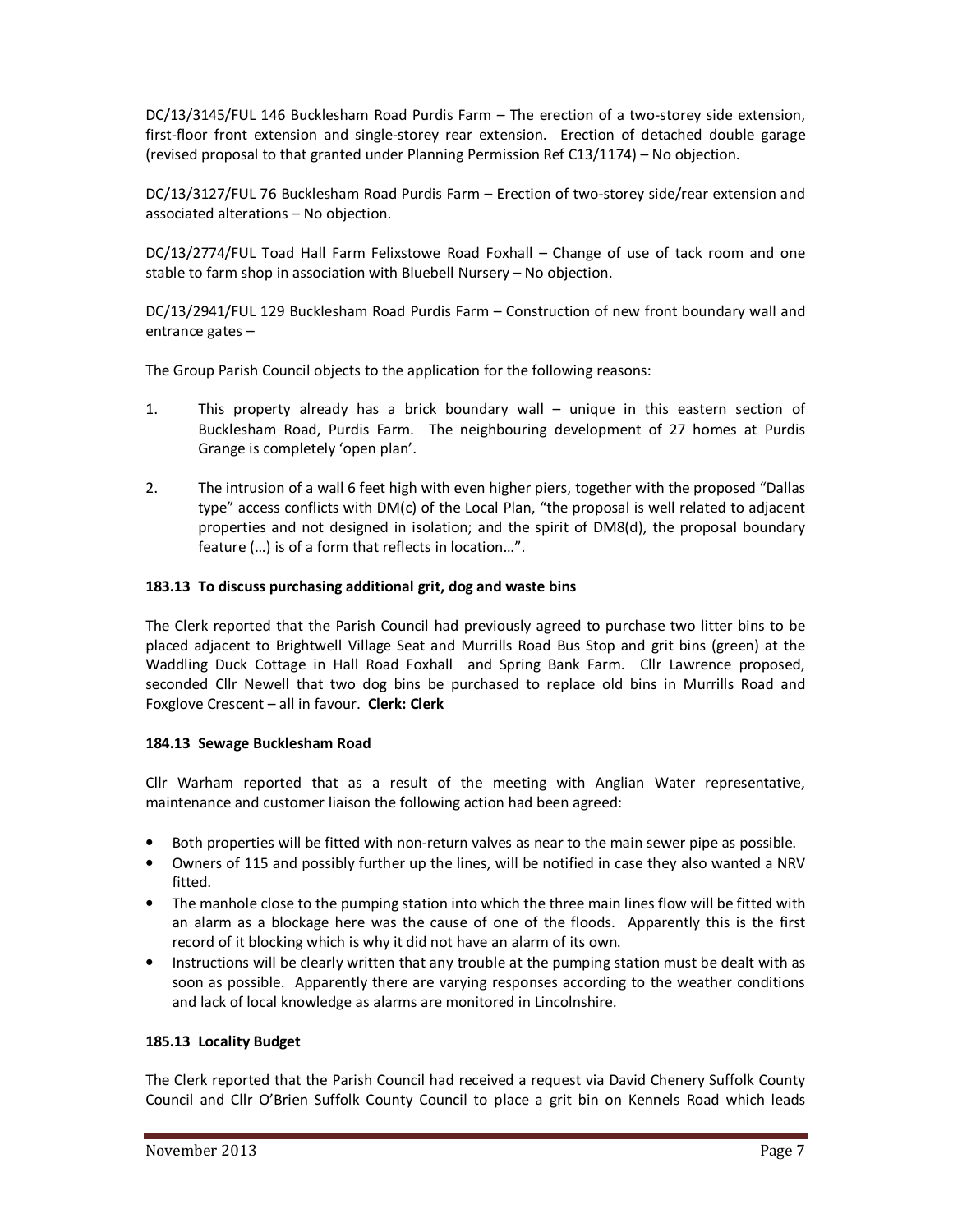directly on to the A12 dual carriageway via a steep slope. David Chenery has requested that the Clerk apply for licence from Suffolk County Council to site the bin.

Following discussion Cllr Watts proposed, seconded Cllr Day that the Clerk write to Cllr O'Brien requesting the purchase of the following from the Locality Budget.

1 Grit Bin Kennels Road (green) (agreed with Cllr Patricia O'Brien and David Chenery SCC) £402.17 2 Village Seats Purdis Farm £600 each plus cost of installation £300 **EXEC 614** E1,500.00

### **Action: Clerk**

### **186.13 Traffic Management – Purdis Farm**

Nothing further to report.

### **187.13 Parish Council Meeting Dates 2014**

All meetings to commence at 7.30 pm on the second Wednesday of each month except August.

8<sup>th</sup> January 2014 12<sup>th</sup> February 2014 12<sup>th</sup> March 2014 9<sup>th</sup> April 2014  $14<sup>th</sup>$  May 2014 – Annual Parish Meeting / Annual Parish Council Meeting  $11<sup>th</sup>$  June 2014 9<sup>th</sup> July 2014 10<sup>th</sup> September 2014 8<sup>th</sup> October 2014 12<sup>th</sup> November 2014 10<sup>th</sup> December 2014

Cllr Wells proposed, seconded Cllr Watts that the above Parish Council Meeting dates are agreed – all in favour. **Action: Clerk** 

### **188.13 Parish Plan**

Cllr Day reported that the summary was completed. This is now being populated with photographs and reformatted. The document is currently three sides of paper and will be distributed to householders in December. Permission has been given by The Tate to use a John Constable photograph at a cost of £60 plus VAT which covers 30 printed copies of the image and unlimited use on the website. It was agreed that Cllr Day could submit an expense claim to cover the cost of printer cartridges, paper, photocopying and mileage. **Action: Cllr Day**

# **189.13 Budgets / Precept 2014/2015**

The Clerk reported that the Draft Budget 2014/2015 had been circulated to all councillors. In view of the fact that the Chairman and Clerk would be attending a Budget Review Meeting at Suffolk Coastal District Council on Monday, 18<sup>th</sup> November 2013 it was agreed that this item would be deferred to the December meeting. This would enable the Parish Council to have further information concerning Council Tax Support Grants. **Action: Clerk**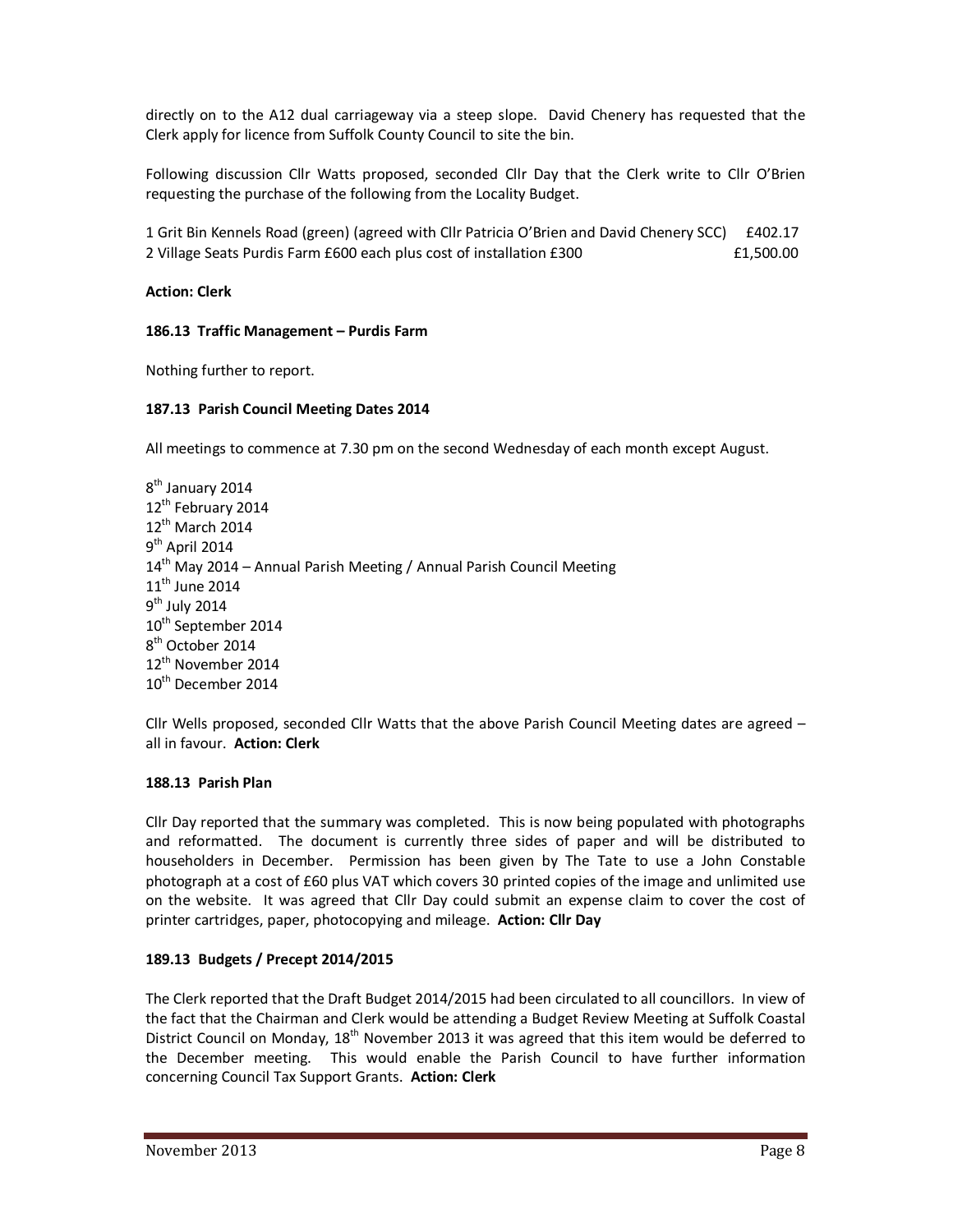### **190.13 Finance**

Income

| mcome<br>$2^{nd}$ Payment – Precept                                      | £3,500.00 |
|--------------------------------------------------------------------------|-----------|
| Expenditure                                                              |           |
| Clerk's Salary & Expenses October 2013                                   | £236.70   |
| Tate Images – Licence for use of John Constable Photograph – Parish Plan | £60.00    |

Cllr Wells proposed, seconded Cllr Newell that the above expenditure is approved – agreed. **Action: Clerk** 

### **191.13 Correspondence**

a. The Clerk reported that a letter had been received from Suffolk County Council Legal Department confirming the following orders:

 Town and County Planning Act 1990 Suffolk County Council (Parish of Brightwell) (Footpath 9) Temporary Stopping Up Order 2013

Suffolk County Council (Parish of Brightwell) (Footpath 10) Temporary Diversion Order 2013.

 Waldringfield Parish Council have been advised by the Clerk that the above orders have now been confirmed.

b. The Clerk reported that revised Standing Orders had been received from Suffolk Association of Local Councils and had been distributed to all councillors would be discussed at the December meeting. **Action: Clerk** 

### **192.13 Meetings attended by councillors/clerk**

None

### **193.13 Members questions to the Chairman**

- a. Cllr Day reported there is an old BT aluminium telephone box adjacent to the Boat Shop on the A1214. It was agreed that the Clerk should write to BT requesting removal. **Action: Clerk**
- b. Cllr Day reported that the Shepherd & Dog Public House had just been refurbished. New signs have been erected and Cllr Day had spoken to Liz Beighton Suffolk Coastal District Council Planning Officer who had said it would be difficult to take any action.
- c. There is graffiti on the speed limit signs between Sainsburys and Trinity Park. It was agreed that the Clerk should report this to Suffolk County Council Highways. **Action: Clerk**

### **194.13 Date of next meeting**

The next meeting will be held at 7.00 pm on Wednesday,  $11<sup>th</sup>$  December 2013

### **The Chairman closed the meeting at 9.30 pm**